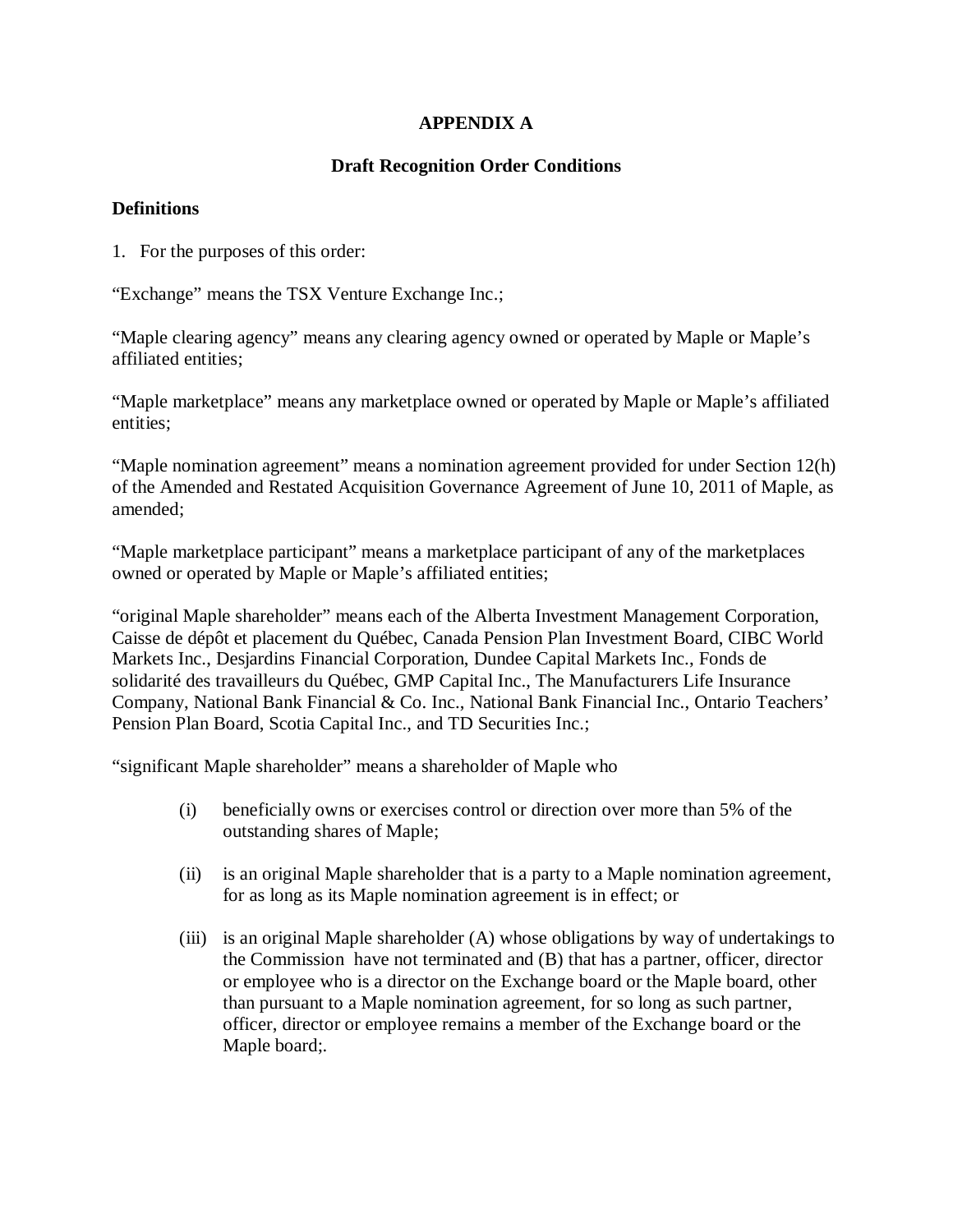"TSX Venture marketplace participant" means a member or participating organization of the Exchange.

- 2. For the purposes of this order, an individual is unrelated to an original Maple shareholder if the individual:
	- (a) is not a director, partner, officer or employee of an original Maple shareholder or any of its affiliated entities or an associate of that director, partner, officer or employee;
	- (b) is not nominated under a Maple nomination agreement; and
	- (c) does not have, and has not had, any relationship with an original Maple shareholder that could, in the view of the Governance Committee having regard to all relevant circumstances, be reasonably perceived to interfere with the exercise of the individual's independent judgment as a director of the Exchange.
- 3. For the purposes of this order, an individual is independent if the individual is "independent" within the meaning of section 1.4 of National Instrument 52-110 *Audit Committees*, as amended from time, and is not:
	- (a) a partner, director, officer or employee, of a Maple marketplace participant or an associate of a partner, director, officer or employee of a Maple marketplace participant, or
	- (b) a partner, director, officer or employee of an affiliated entity of a Maple marketplace participant, who is responsible for or is actively or significantly engaged in the day-today operations or activities of that Maple marketplace participant.

## **Mission**

- 4. The Exchange will adopt a mission statement that includes the objective of maintaining and growing a competitive Canadian public venture market that leads the world in venture financing.
- 5. The Exchange will operate a national exchange for venture issuers under a separate brand identity and separately from the national exchange for senior issuers operated by TSX.
- 6. The Exchange will maintain an office in Vancouver through which it will
	- (a) provide corporate finance services to, and perform corporate finance functions for, its listed issuers and applicants for listing; and
	- (b) perform issuer regulation functions.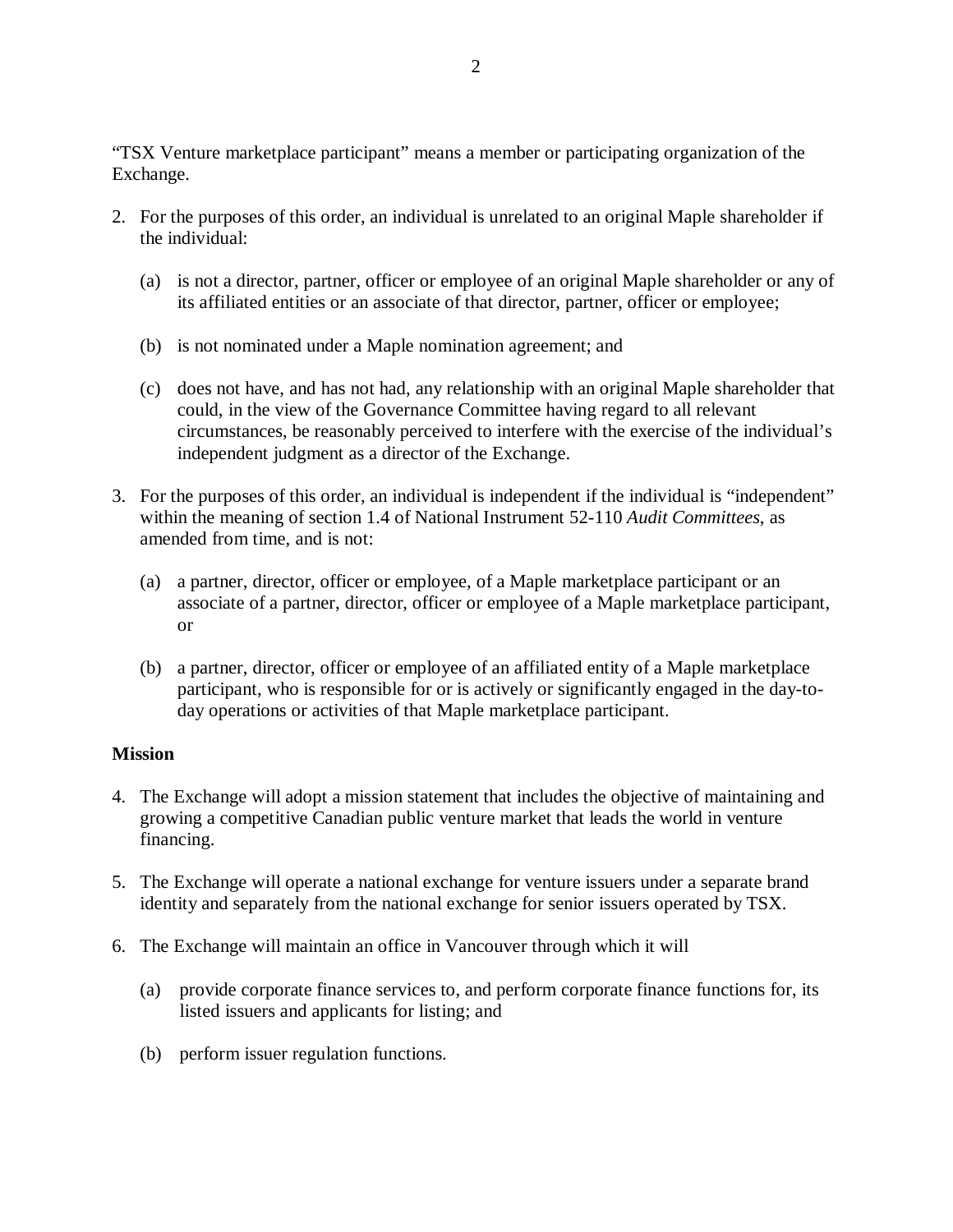- 7. The Exchange will locate in its Vancouver office executive leadership, management, and significant operational talent for:
	- (a) achieving its objective of maintaining and growing a competitive Canadian public venture market that leads the world in venture financing;
	- (b) developing innovations in the venture market;
	- (c) developing policy that enhances the competitive position of the Exchange;
	- (d) ensuring the Exchange's continued expertise in the venture market; and
	- (e) ensuring the Exchange's continued capacity to operate.

### **Public interest**

- 8. The Exchange will operate in the public interest.
- 9. The Exchange will maintain and enforce rules, policies, and other similar instruments to ensure that:
	- (a) TSX Venture marketplace participants and listed issuers comply with securities legislation and the rules, policies or other instruments of the Exchange;
	- (b) investors are protected; and
	- (c) those seeking access to the listing, trading and other services of the Exchange are granted access without unreasonable discrimination.
- 10. The Exchange will notify the Commission of any violation of securities legislation, the Exchange's rules, policies or similar instruments, or conduct contrary to the public interest of which it becomes aware.

#### **Regulation functions**

- 11. The Exchange will
	- (a) set rules for listing and other corporate finance requirements for its listed issuers; and
	- (b) set rules for the conduct of and trading by TSX Venture marketplace participants.
- 12. The Exchange will not, without prior Commission approval, make any significant change to the manner in which it provides and performs corporate finance services and functions and performs issuer regulation functions.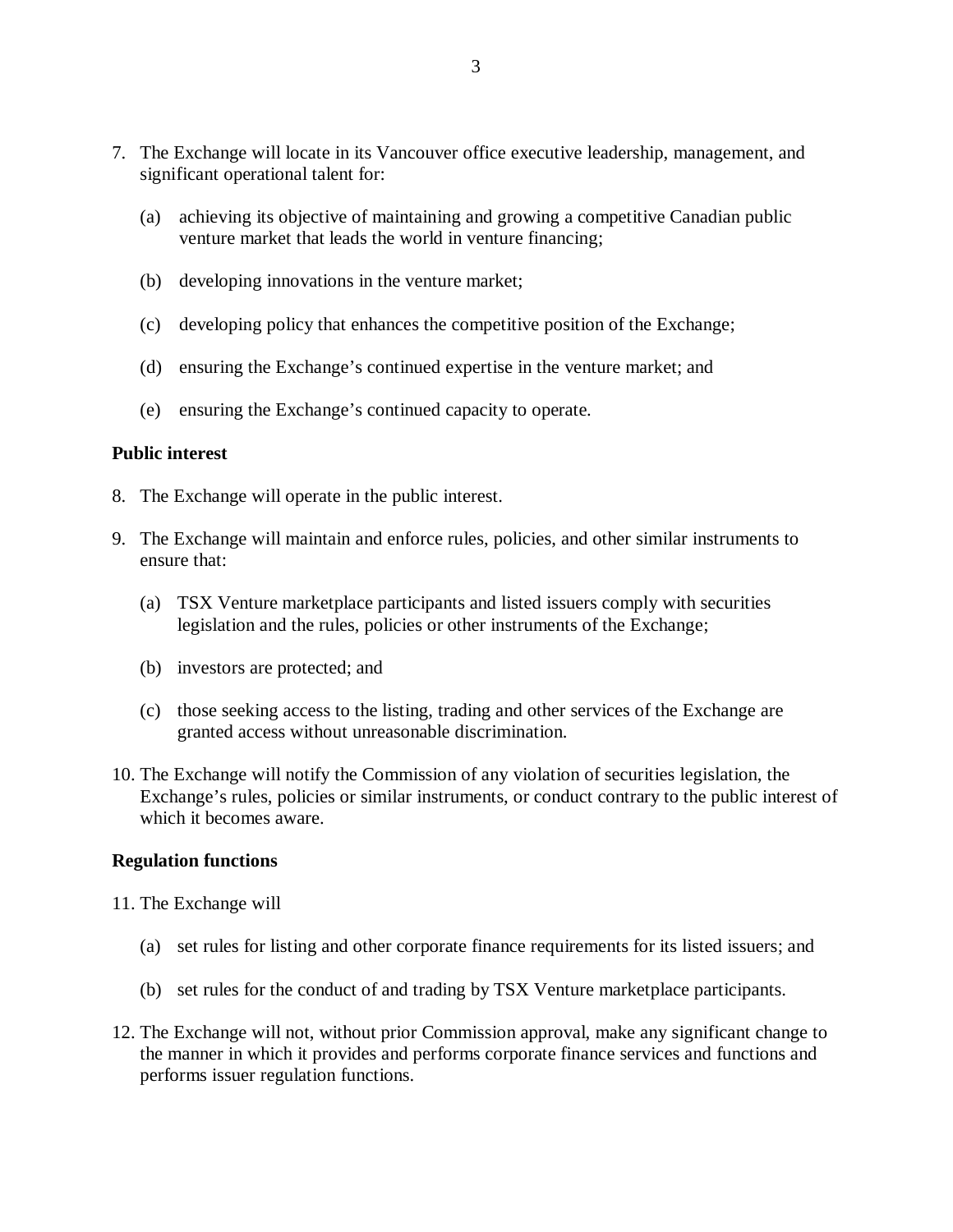## **Regulatory oversight**

- 13. The Exchange will provide reports to the Commission:
	- (a) at the times;
	- (b) in the form; and
	- (c) containing the information

that the Commission specifies from time to time.

- 14. The Exchange will not, without prior Commission approval, make any changes to its rules, policies or other similar instruments or introduce any new rules, policies or other similar instruments.
- 15. The Exchange will not, without prior Commission approval, make any change to its business or operations that
	- (a) is outside the ordinary course of its business, or
	- (b) is inconsistent with its past business or operational practices.

#### **Industry advisory committee**

- 16. The Exchange will establish at least one industry advisory committee comprised of participants in the Canadian public venture capital market to provide advice and recommendations to the Exchange on all policy and other issues that are likely to have a significant impact on the venture market. The Exchange will allocate financial and other resources to any advisory committee it establishes that are sufficient to ensure the committee can meaningfully fulfil its mandate.
- 17. Each industry advisory committee will report to the board of the Exchange, at least quarterly, and to the Commission, at least annually. In each case where the Exchange board has not followed the recommendation or advice of an industry committee, it will provide the Commission as soon as practicable with a written explanation.

#### **Corporate governance**

- 18. The Exchange will ensure
	- (a) that its board is composed of individuals that provide a reasonable balance between the interests of the different entities using its services and facilities;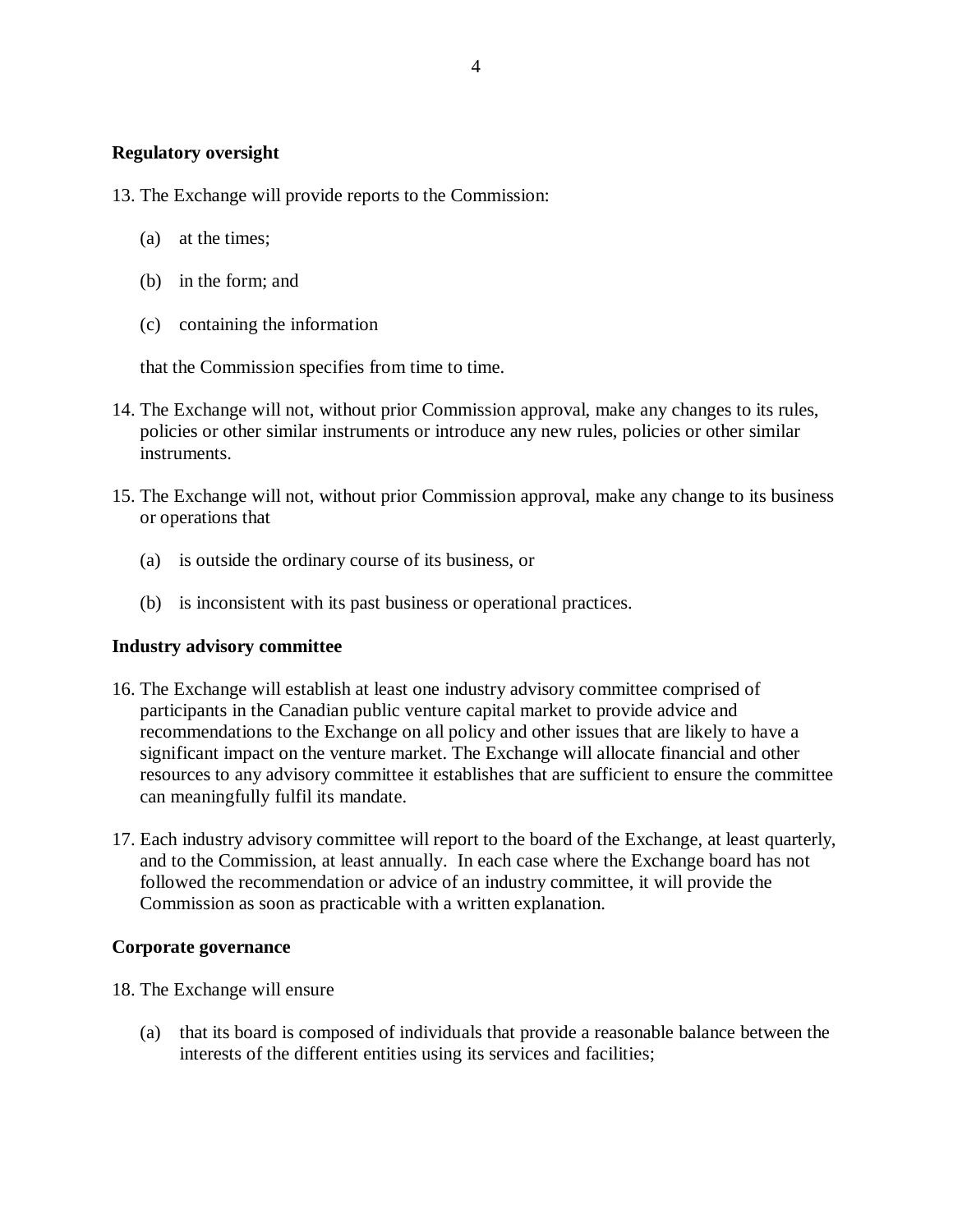- (b) fair, diverse and meaningful representation of stakeholders on the board and any board or advisory committee, having regard to the fact that it is a national venture exchange;
- (c) that it has appropriate qualification, remuneration and conflict of interest provisions and limitation of liability and indemnification protections for its directors, officers and employees generally; and
- (d) that the Exchange board of directors appoints the chief executive officer of the Exchange and the chief executive officer reports to the Exchange board.
- 19. At least 25% of the directors of the Exchange will, at all times, be persons who, from the perspective of a reasonable person actively engaged in the Canadian public venture capital market, have currently relevant expertise and direct experience in that market. This means directors who have currently relevant and direct experience developed through a significant period of employment in:
	- (a) operating and financing an issuer in the Canadian venture market; or
	- (b) underwriting or financing Canadian venture issuers or advising Canadian venture issuers on financing, trading, or mergers and acquisitions.
- 20. The Exchange will notify the Commission of any person nominated to the Exchange board to satisfy the public venture experience requirement set out in paragraph 19 before the nominee is announced to the public for election to the Exchange board.
- 21. The Exchange will
	- (a) ensure that at least fifty per cent of its directors are independent, as defined in this order or as amended with Commission approval;
	- (b) ensure that at least fifty percent of its directors are independent of original Maple shareholders; and
	- (c) provide the Commission notice of and promptly remedy any instance where the thresholds in subsections (a) and (b) are not met.
- 22. The standards for independence set out in this order will be made available on the Exchange's website.
- 23. The Exchange will provide the Commission with prior written notice of any changes to its governance structure and practices of its board, including changes to the composition and terms of reference of its board committees and advisory committees, and will obtain Commission approval before implementing any substantive changes.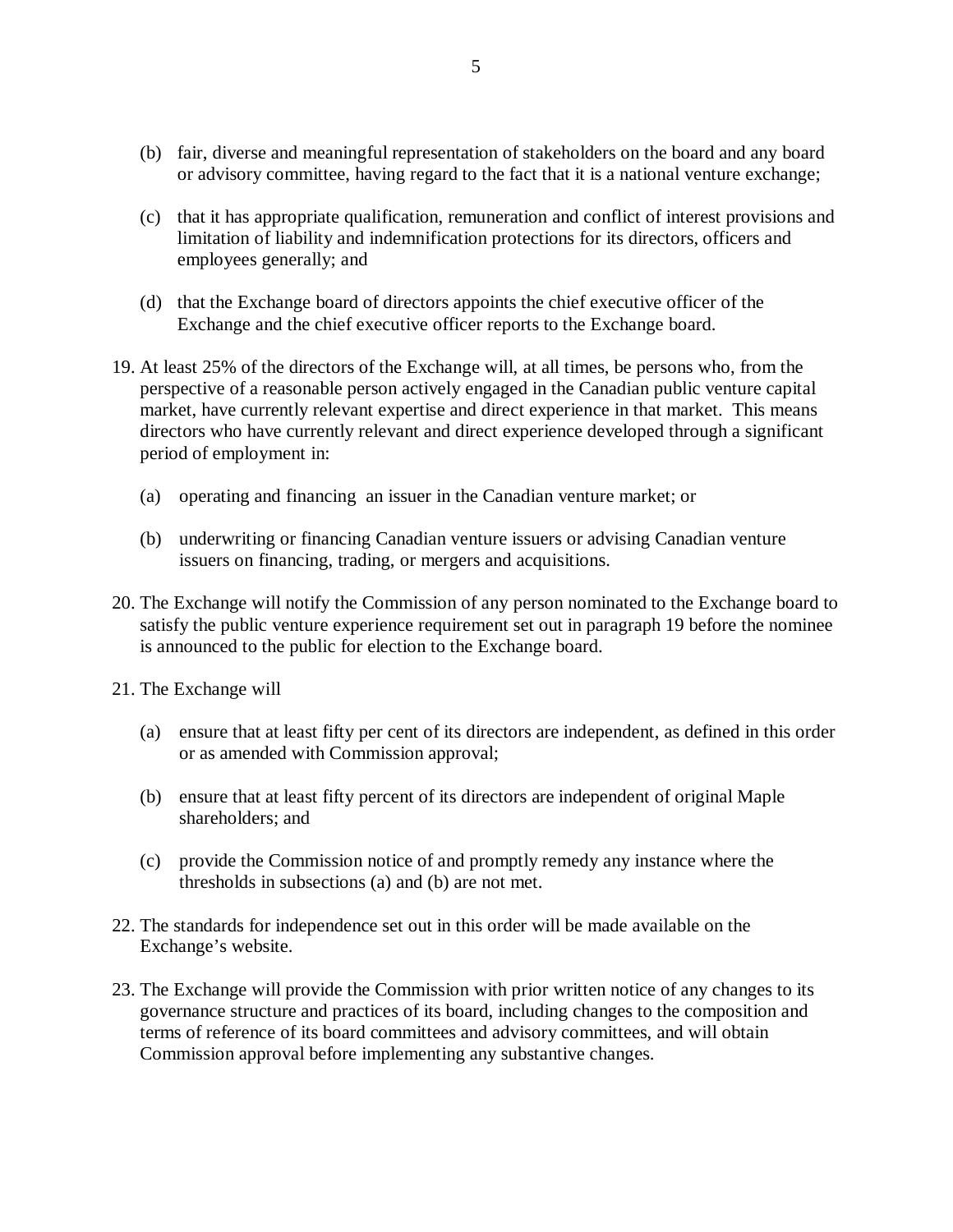## **Fitness**

24. The Exchange will take reasonable steps to ensure that each officer and director of the Exchange is a fit and proper person and will perform the officer or director's duties with integrity.

# **Conflicts of interest and confidentiality**

### 25. The Exchange must

- (a) establish, maintain, comply with and require compliance with policies and procedures that
	- (i) identify and manage any conflicts of interest or potential conflicts of interest arising from the operation of the marketplace or the services it provides;
	- (ii) require that confidential information regarding exchange operations, regulation functions, a TSX Venture marketplace participant, or a listed issuer that is obtained by a nominee to the Exchange board of an original Maple shareholder through their involvement in the management or oversight of exchange operations or regulation functions
		- (A) be kept separate and confidential from the business or other operations of the original Maple shareholder, except with respect to information regarding exchange operations where disclosure is necessary to carry out the individual's responsibilities for the management or oversight of exchange operations and the individual can and does exercise due care in its disclosure of the information, and
		- (B) not be used to provide an advantage to the original Maple shareholder or its affiliated entities.
- (b) regularly review compliance with the policies and procedures established in accordance with paragraph (a). The Exchange must document each review, any deficiencies it identifies and how it remedied those deficiencies. and
- (c) make the policies established in accordance with paragraph (a) publicly available on the website of the Exchange**.**

## **Due process**

26. The Exchange will ensure that

(a) the parties to any of its decisions to deny access to its trading and listing facilities are given notice and an opportunity to be heard or make representations; and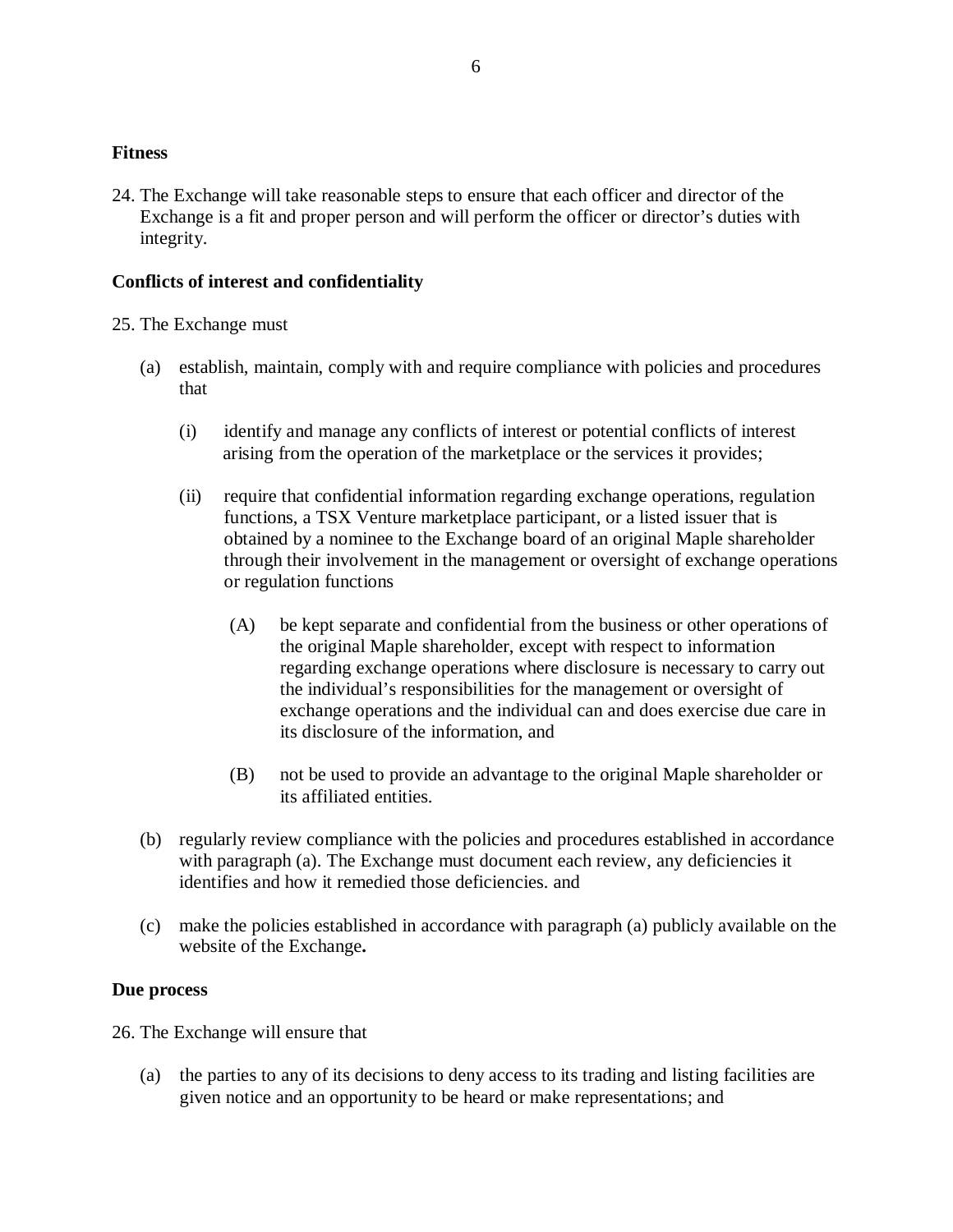(b) it keeps a record, gives reasons and provides for reviews of its decisions.

### **Fees**

- 27. The Exchange will have a fair and appropriate process for setting fees and incentives.
- 28. These fees and incentives will
	- (a) be allocated on an equitable basis as among its listed issuers, applicants for listing, TSX Venture marketplace participants, and other market participants;
	- (b) not have the effect of creating barriers to access;
	- (c) be balanced with its need to have sufficient revenues to satisfy its responsibilities; and
	- (d) be fair, reasonable and appropriate.
- 29. The Exchange will not, without prior approval of the Commission, make any changes to its fees or incentives.
- 30. The Exchange must not, through any fee schedule, any fee model or any contract, agreement or other arrangement with any TSX Venture marketplace participant or any other person, provide:
	- (a) any discount, rebate, allowance, price concession or other similar arrangement on any services or products offered by the Exchange that is conditional upon the purchase of any other service or product provided by the Exchange or any affiliated entity;
	- (b) any discount, rebate, allowance, price concession or other similar arrangement that is accessible only to, whether as designed or by implication, particular TSX Venture marketplace participants; and
	- (c) any discount, rebate, allowance, price concession or other similar arrangement for any service or product offered by the Exchange that is conditional upon a TSX Venture marketplace participant:
		- (i) routing trades to a Maple marketplace as the default or first marketplace; or
		- (ii) using a Maple marketplace router as its primary router.
- 31. The Exchange must obtain prior Commission approval before implementing any incentives relating to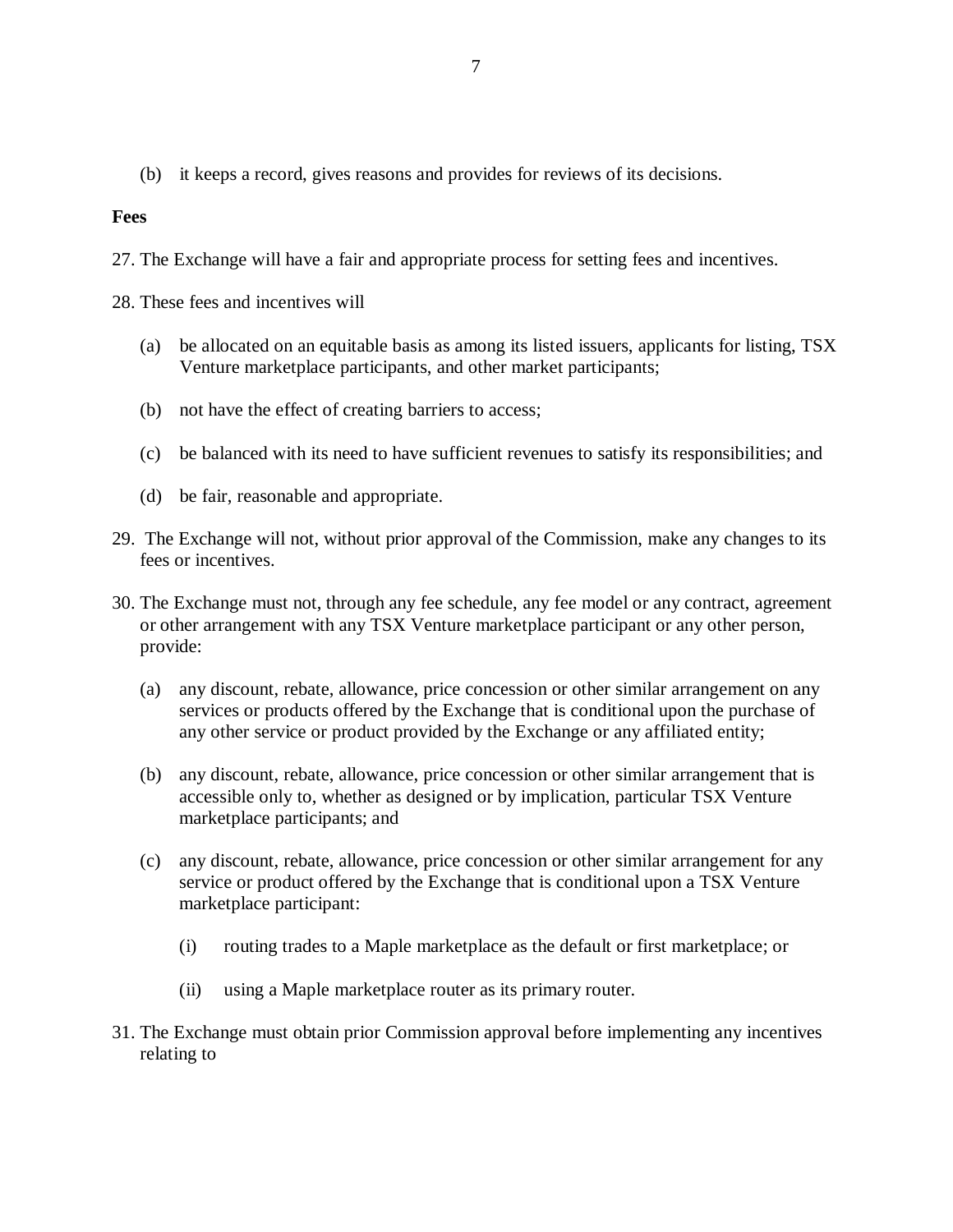- (a) discounts for any trading fees that are conditional upon a TSX Venture marketplace participant executing or routing more than a certain size of trading activity or percentage of its overall trading volume in Canada or more than a certain size of trading activity or percentage of its overall active or passive trading volume in Canada on or to the Exchange; and
- (b) arrangements that provide for equity ownership in Maple for TSX Venture marketplace participants or their affiliated entities based on trading volumes or values on the Exchange.
- 32. The Exchange must not, without prior Commission approval, require another person to purchase or otherwise obtain products or services from the Exchange, any Maple marketplace, any Maple clearing agency or a significant Maple shareholder as a condition of the Exchange's supplying, or continuing to supply, a product or service.

## **Order Routing**

33. The Exchange must not support or encourage, either through fee incentives or otherwise, TSX Venture marketplace participants to coordinate the routing of any of their orders to particular Maple marketplace or trading facility owned by Maple or using a particular Maple clearing agency**.**

#### **Financial viability**

34. The Exchange will notify the Commission immediately upon becoming aware that it does not or will not have sufficient financial and other resources to perform its functions in a manner that is consistent with its mission statement, the public interest or the terms and conditions of this order.

#### **Outsourcing**

35. The Exchange will obtain prior Commission approval for any outsourcing arrangements related to any of its key services or systems with any third party, including entities affiliated or associated with the Exchange.

#### **Related party transactions**

- 36. Any agreement or transaction entered into between the Exchange and
	- (a) Maple, TMX Group, TSX, or
	- (b) any affiliate or associate of Maple, TMX Group or TSX

will be on market terms and conditions.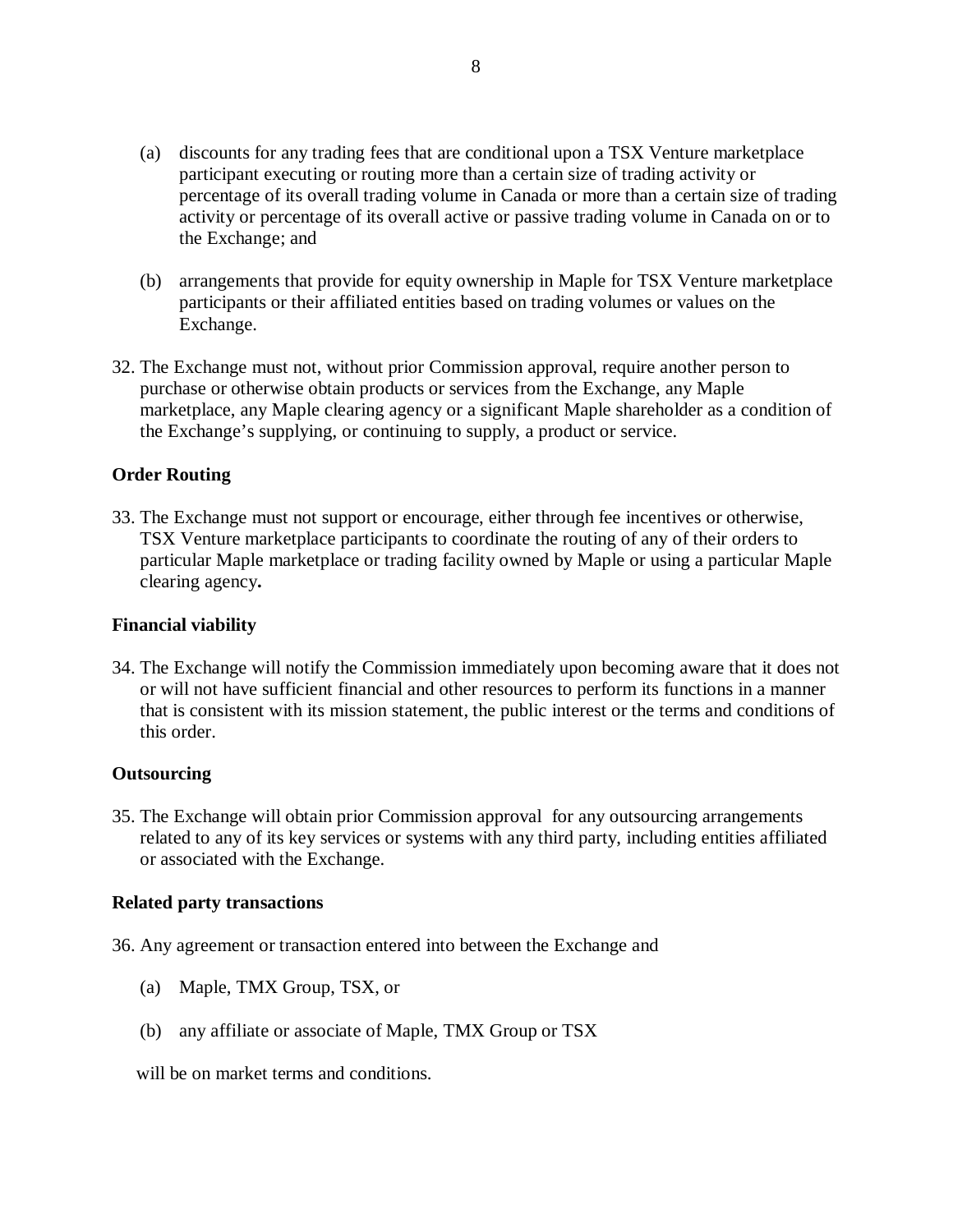### **Change in operations or ownership**

- 37. The Exchange must, before ceasing to operate; before suspending, discontinuing or winding up all or a significant portion of its operations; or before disposing of all or substantially all of its assets
	- (a) provide the Commission at least six months' prior written notice; and
	- (b) comply with any requirements the Commission may impose.
- 38. The Exchange will not cease to be wholly owned or directly controlled by TSX or indirectly wholly owned or controlled by TMX Group or Maple without
	- (a) providing the Commission at least three months' prior notice; and
	- (b) complying with any terms and conditions that the Commission may impose in the public interest.

## **Records and information sharing**

- 39. The Exchange will keep in Canada the information and records it creates, maintains, collects or keeps, or that it is required to create, maintain, collect, or keep or a copy of them. The Exchange will keep in Canada information obtained by a person to whom the Exchange has outsourced a function or a copy of that information.
- 40. The Exchange will provide the Commission all information the Commission requests, in the form it specifies, and will otherwise co-operate with the Commission and its staff.
- 41. In accordance with section 169.1(4) of the Securities Act, TSX Venture Exchange will disclose or share information of a regulatory nature and will otherwise cooperate with other exchanges and self-regulatory organizations recognized in Canada, and Canadian regulatory authorities responsible for the supervision or regulation of securities

## **Clearing and settlement**

- 42. The Exchange will impose a requirement on TSX Venture marketplace participants to have appropriate arrangements in place for clearing and settlement.
- 43. The Exchange will not establish requirements relating to clearing and settlement of trades that would result in:
	- (a) unfair discrimination of or between TSX Venture marketplace participants based on the clearing agency used;